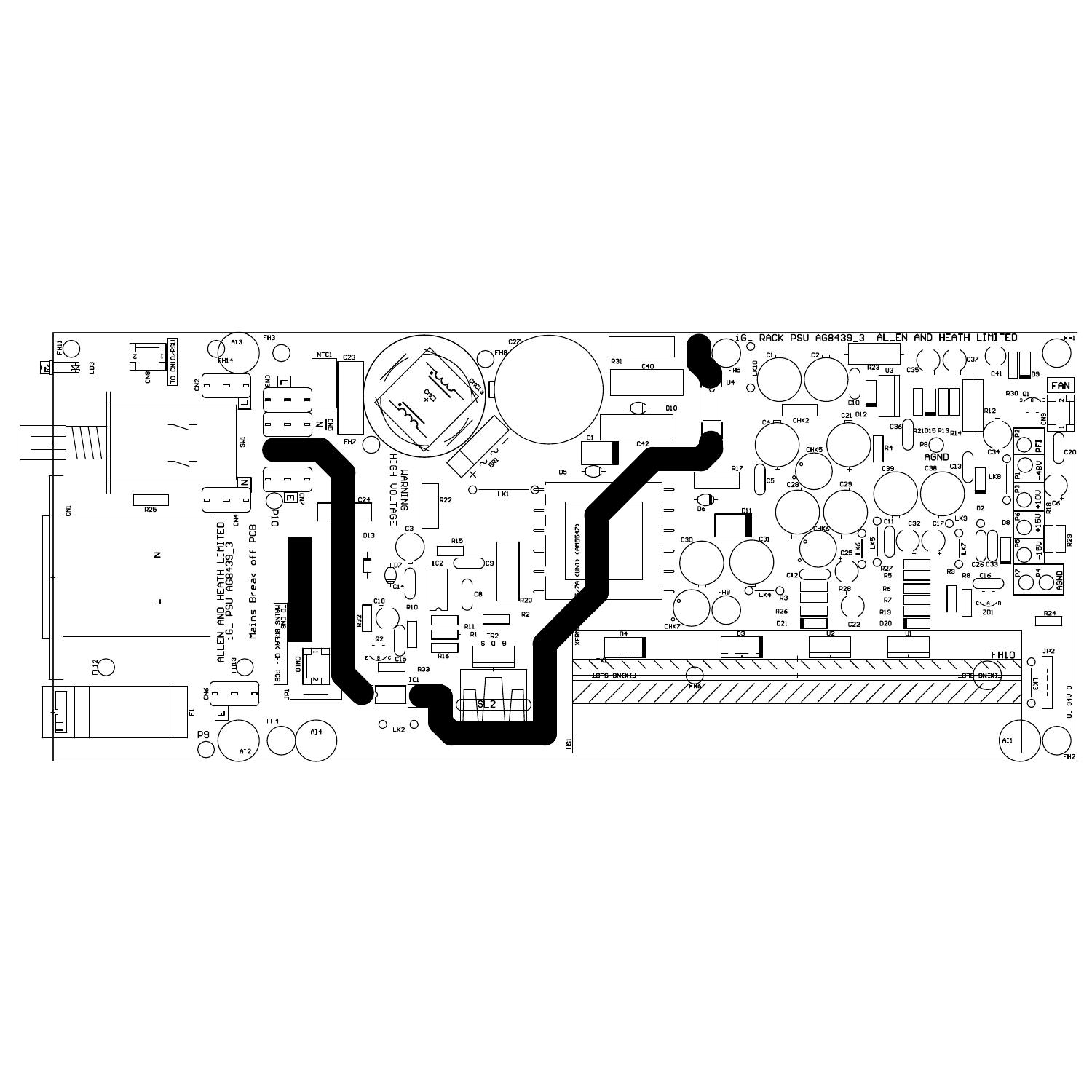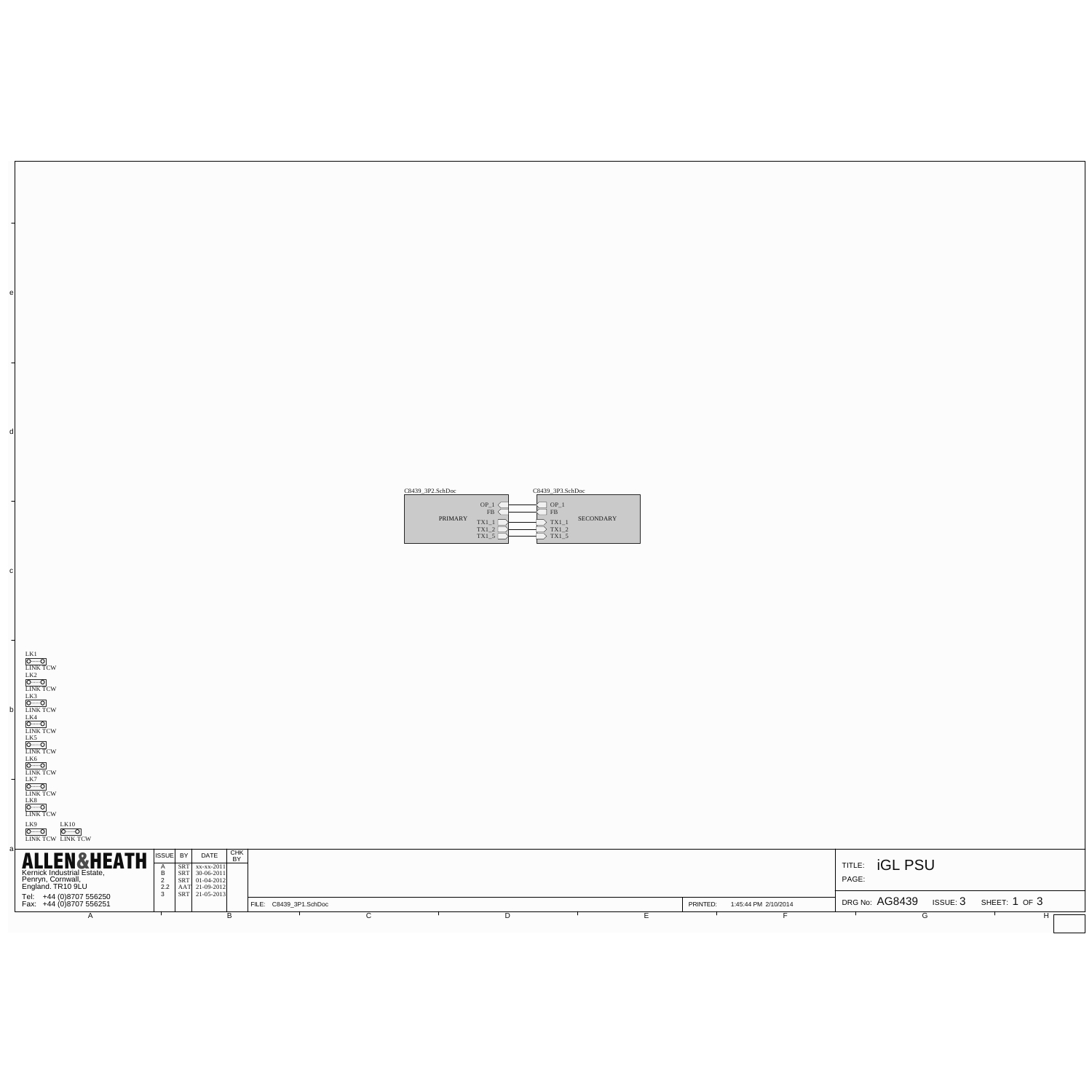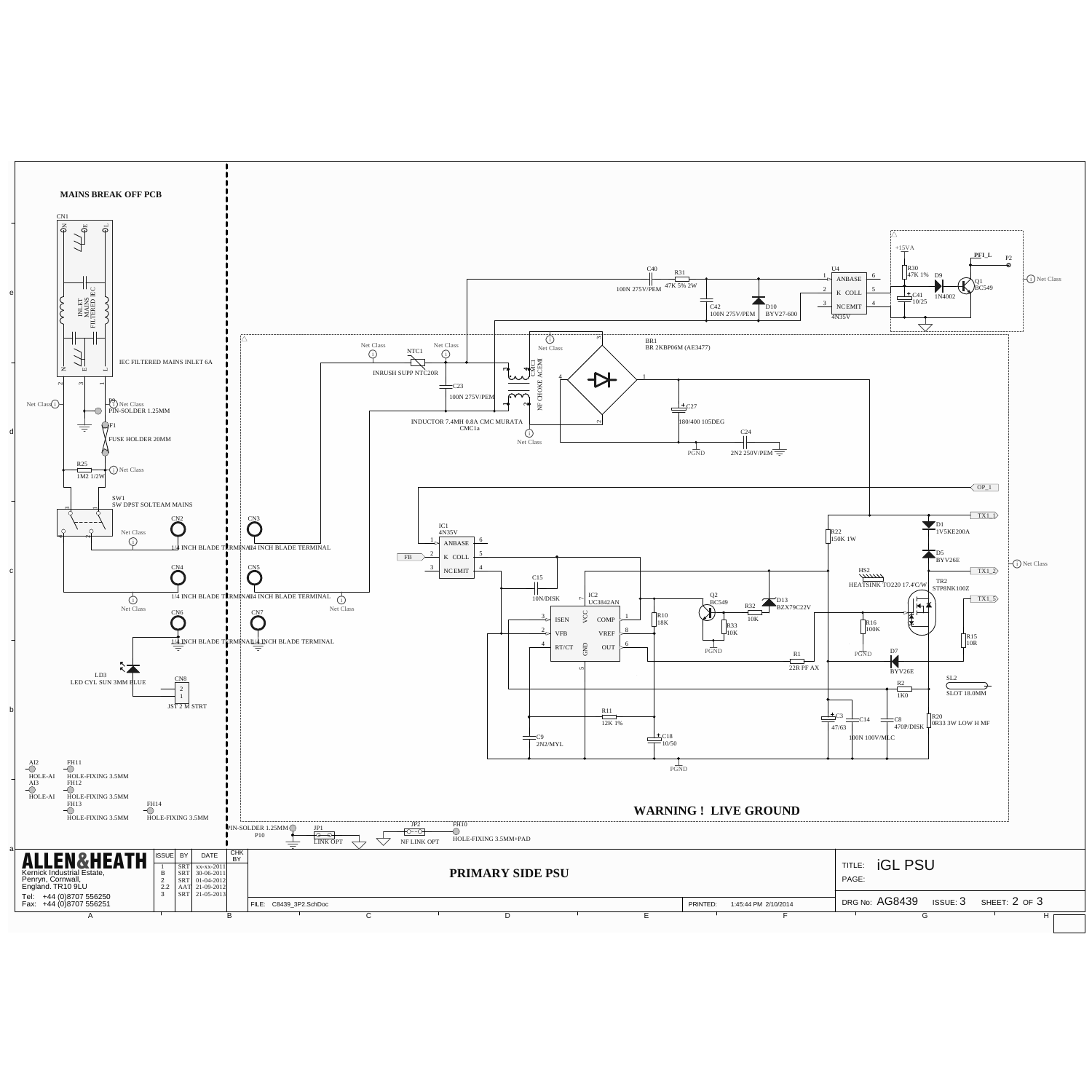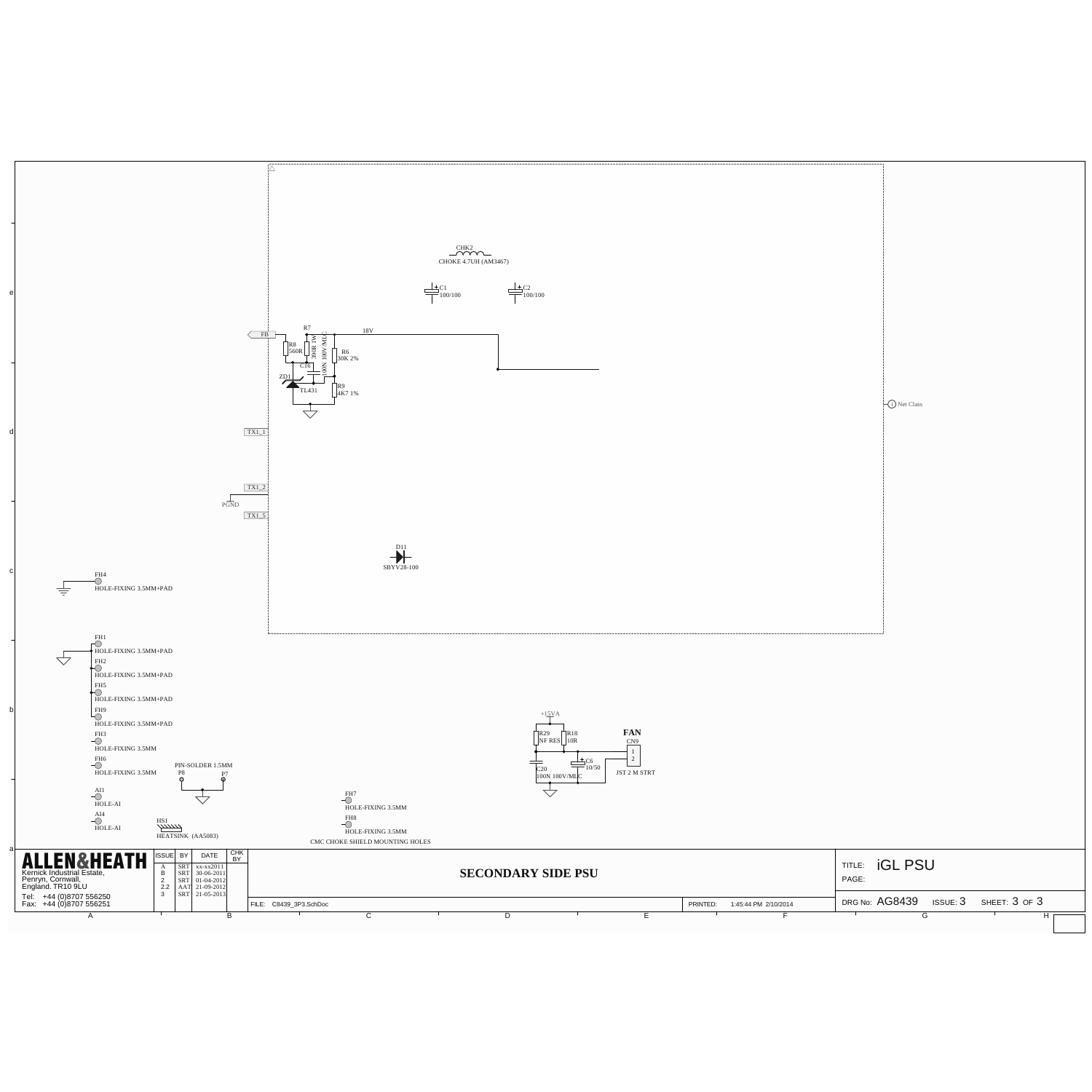| Designator        | Description                                           |
|-------------------|-------------------------------------------------------|
| BR1               | BRIDGE 2KBP06M (AE3477)                               |
| C <sub>1</sub>    | CAPACITOR ELECTROLYTIC 100uF 100V (AF0617)            |
| C <sub>2</sub>    | CAPACITOR ELECTROLYTIC 100uF 100V (AF0617)            |
| C <sub>3</sub>    | CAPACITOR ELECTROLYTIC 47uF 63V (AF0217)              |
| C <sub>4</sub>    | CAPACITOR ELECTROLYTIC 470uF 25V LESR (AF3462)        |
| C <sub>5</sub>    | CAPACITOR MULTILAYER CERAMIC 47PF 1KV (AF3075)        |
| C <sub>6</sub>    | CAPACITOR ELECTROLYTIC 10uF 50V (AF0214)              |
| C8                | CAPACITOR DISK CERAMIC 470PF 50V (AF4371)             |
| C9                | CAPACITOR MYLAR 2N2 100V 10% (AF0151)                 |
| C10               | CAPACITOR MULTILAYER CERAMIC 100NF 100V (AF2689)      |
| C <sub>11</sub>   | CAPACITOR MULTILAYER CERAMIC 100NF 100V (AF2689)      |
| C <sub>12</sub>   | CAPACITOR MULTILAYER CERAMIC 100NF 100V (AF2689)      |
| C13               | CAPACITOR MULTILAYER CERAMIC 100NF 100V (AF2689)      |
| C <sub>14</sub>   | CAPACITOR MULTILAYER CERAMIC 100NF 100V (AF2689)      |
| C <sub>15</sub>   | CAPACITOR DISK CERAMIC 10NF 50V (AF2535)              |
| C16               | CAPACITOR MULTILAYER CERAMIC 100NF 100V (AF2689)      |
| C17               | CAPACITOR ELECTROLYTIC 1uF 63V (AF0210)               |
| C <sub>18</sub>   | CAPACITOR ELECTROLYTIC 10uF 50V (AF0214)              |
| C <sub>20</sub>   | CAPACITOR MULTILAYER CERAMIC 100NF 100V (AF2689)      |
| C <sub>21</sub>   | CAPACITOR ELECTROLYTIC 470uF 25V LESR (AF3462)        |
| C <sub>22</sub>   | CAPACITOR ELECTROLYTIC 1uF 63V (AF0210)               |
| C23               | CAPACITOR METALISED POLYESTER 100NF 275V X2 (AF3073)  |
| C <sub>24</sub>   | CAPACITOR METALISED POLYESTER 2N2 250V Y2/X1 (AF3071) |
| C25               | CAPACITOR ELECTROLYTIC 1uF 63V (AF0210)               |
| C <sub>26</sub>   | CAPACITOR MULTILAYER CERAMIC 100NF 100V (AF2689)      |
| C <sub>27</sub>   | CAPACITOR ELECTROLYTIC 180uF 400V 105 DEG(AF7749)     |
| C <sub>28</sub>   | CAPACITOR ELECTROLYTIC 1000uF 25V LESR (AF3465)       |
| C <sub>29</sub>   | CAPACITOR ELECTROLYTIC 1000uF 25V LESR (AF3465)       |
| C30               | CAPACITOR ELECTROLYTIC 1000uF 25V LESR (AF3465)       |
| C <sub>31</sub>   | CAPACITOR ELECTROLYTIC 1000uF 25V LESR (AF3465)       |
| C32               | CAPACITOR ELECTROLYTIC 1uF 63V (AF0210)               |
| C33               | CAPACITOR MULTILAYER CERAMIC 100NF 100V (AF2689)      |
| C34               | CAPACITOR ELECTROLYTIC 47uF 63V (AF0217)              |
| C35               | CAPACITOR ELECTROLYTIC 1uF 63V (AF0210)               |
| C36               | CAPACITOR MULTILAYER CERAMIC 100NF 100V (AF2689)      |
| C37               | CAPACITOR ELECTROLYTIC 1uF 63V (AF0210)               |
| C38               | CAPACITOR ELECTROLYTIC 470uF 25V LESR (AF3462)        |
| C39               | CAPACITOR ELECTROLYTIC 470uF 25V LESR (AF3462)        |
| C40               | CAPACITOR METALISED POLYESTER 100NF 275V X2 (AF3073)  |
| C41               | CAPACITOR ELECTROLYTIC 10uF 25V (AF2983)              |
| C42               | CAPACITOR METALISED POLYESTER 100NF 275V X2 (AF3073)  |
| CHK <sub>2</sub>  | INDUCTOR 4.7uH (AM3467)                               |
| CHK <sub>5</sub>  | CHOKE 4.7UH (AM3567)                                  |
| CHK <sub>6</sub>  | CHOKE 4.7UH (AM3567)                                  |
| CHK7              | CHOKE 4.7UH (AM3567)                                  |
| CMC1              | NF CHOKE ACEMI                                        |
| CMC <sub>1a</sub> | INDUCTOR 7.4mH 0.8A CMC MURATA (AM5654)               |
| CN <sub>1</sub>   | IEC FILTERED MAINS INLET 6A (AL3458)                  |
| CN <sub>2</sub>   | 1/4 INCH BLADE TERMINAL (AL0392)                      |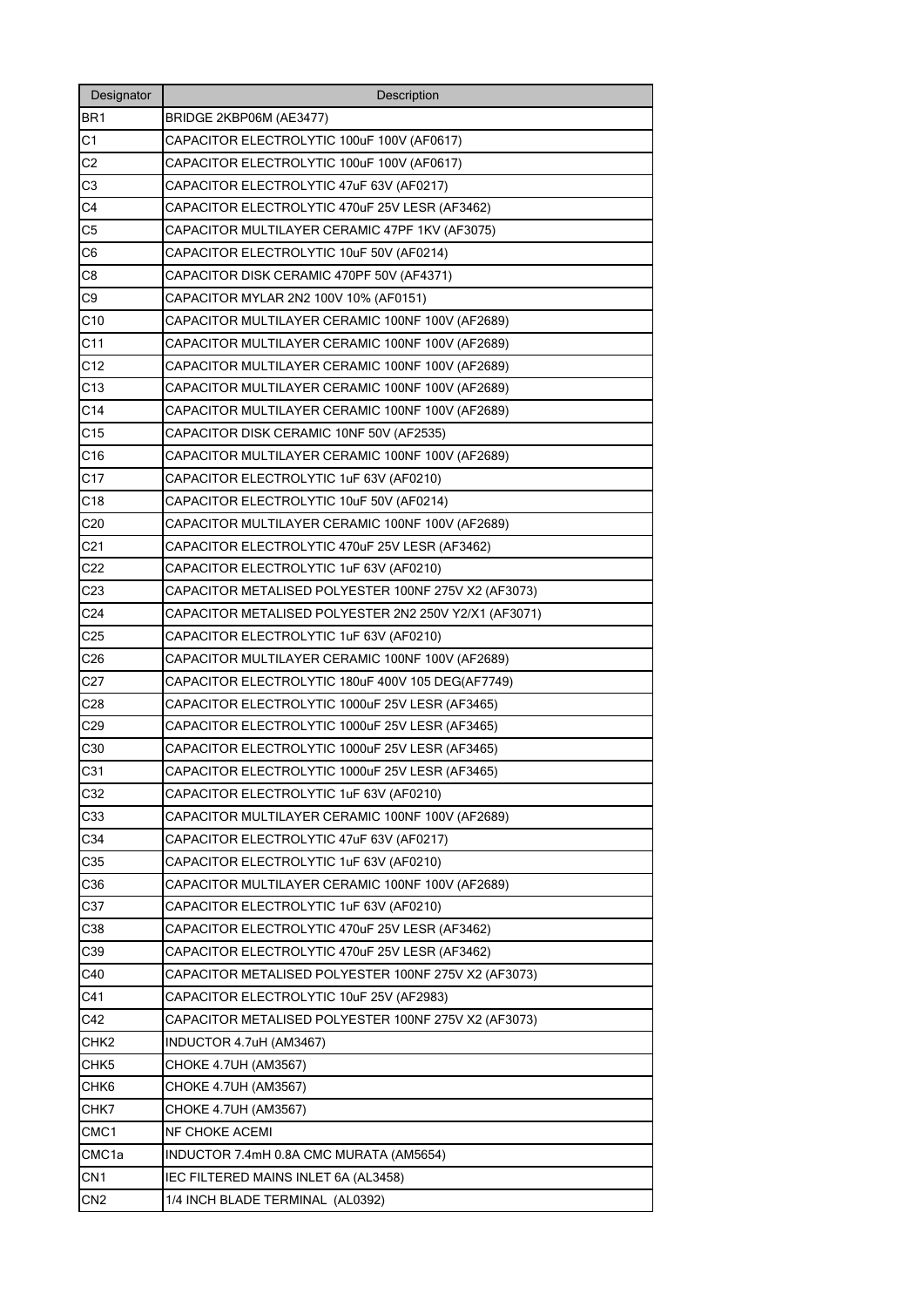| CN3             | 1/4 INCH BLADE TERMINAL (AL0392)                                  |
|-----------------|-------------------------------------------------------------------|
| CN4             | 1/4 INCH BLADE TERMINAL (AL0392)                                  |
| CN <sub>5</sub> | 1/4 INCH BLADE TERMINAL (AL0392)                                  |
| CN <sub>6</sub> | 1/4 INCH BLADE TERMINAL (AL0392)                                  |
| CN7             | 1/4 INCH BLADE TERMINAL (AL0392)                                  |
| CN <sub>8</sub> | Connector JST B2P-SHF-1AA 2 pins (AL2598)                         |
| CN <sub>9</sub> | Connector JST B2P-SHF-1AA 2 pins (AL2598)                         |
| <b>CN10</b>     | Connector JST B2P-SHF-1AA 2 pins (AL2598)                         |
| D1              | DIODE CLAMP 1V5KE200A (AE5960)                                    |
| D <sub>2</sub>  | DIODE RECTIFIER 1N4002 (AE0005)                                   |
| D <sub>3</sub>  | DIODE BYW81P-200 200VULTRA 15A (AE3468)                           |
| D4              | DIODE BYW81P-200 200VULTRA 15A (AE3468)                           |
| D <sub>5</sub>  | DIODE BYV26E 1KV 1A (AE3470)                                      |
| D <sub>6</sub>  | DIODE BYV26E 1KV 1A (AE3470)                                      |
| D7              | DIODE BYV26E 1KV 1A (AE3470)                                      |
| D <sub>8</sub>  | DIODE RECTIFIER 1N4002 (AE0005)                                   |
| D <sub>9</sub>  | DIODE RECTIFIER 1N4002 (AE0005)                                   |
| D10             | DIODE BYV27-600 600V 2A (AE3469)                                  |
| D <sub>11</sub> | DIODE SBYV28-100 ULTRAFAST 3.5A (AE2947)                          |
| D <sub>12</sub> | DIODE RECTIFIER 1N4002 (AE0005)                                   |
| D <sub>13</sub> | BZX79C22V 22V ZENER DIODE (AE4933)                                |
| D <sub>15</sub> | DIODE RECTIFIER 1N4002 (AE0005)                                   |
| D <sub>20</sub> | DIODE RECTIFIER 1N4002 (AE0005)                                   |
| D <sub>21</sub> | DIODE RECTIFIER 1N4002 (AE0005)                                   |
| F <sub>1</sub>  | FUSE HOLDER 20mm (AL3178)                                         |
| HS1             | HEATSINK (AA5083)                                                 |
| HS <sub>2</sub> | HEATSINK AAVID 581002B02500 TO220 17.4'C/W + SCREW(AA5259+AB5649) |
|                 |                                                                   |
| IC <sub>1</sub> | IC OPTO ISOLATOR (AE0266)                                         |
| IC <sub>2</sub> | IC UC3842AN SMPS (AE3473)                                         |
| JP1             | LINK ASSIGNMENT TC WIRE, AH0070                                   |
| JP2             | LINK ASSIGNMENT NOT FITTED                                        |
| LD <sub>3</sub> | LED CYL SUN 3mm CLEAR BLUE (AE5147)                               |
| LK1             | TC WIRE LINK, AH0070                                              |
| LK <sub>2</sub> | TC WIRE LINK, AH0070                                              |
| LK3             | TC WIRE LINK, AH0070                                              |
| LK4             | TC WIRE LINK, AH0070                                              |
| LK <sub>5</sub> | TC WIRE LINK, AH0070                                              |
| LK6             | TC WIRE LINK , AH0070                                             |
| LK7             | TC WIRE LINK, AH0070                                              |
| LK8             | TC WIRE LINK , AH0070                                             |
| LK9             | TC WIRE LINK, AH0070                                              |
| <b>LK10</b>     | TC WIRE LINK, AH0070                                              |
| NTC1            | INRUSH SUPPRESSOR THERMISTOR S 236/20/M NTC20R (AE3478)           |
| Q1              | TRANSISTOR NPN BC549 (AE0020)                                     |
| Q2              | TRANSISTOR NPN BC549 (AE0020)                                     |
| R <sub>1</sub>  | RESISTOR CARBON 22R PRE FORMED AXIAL 1/4W 5% (AC5425)             |
| R <sub>2</sub>  | RESISTOR CARBON 1K0 1/4W 5% (AC0031)                              |
| R <sub>3</sub>  | RESISTOR METAL FILM 2K2 1/4W 1% (AC0039)                          |